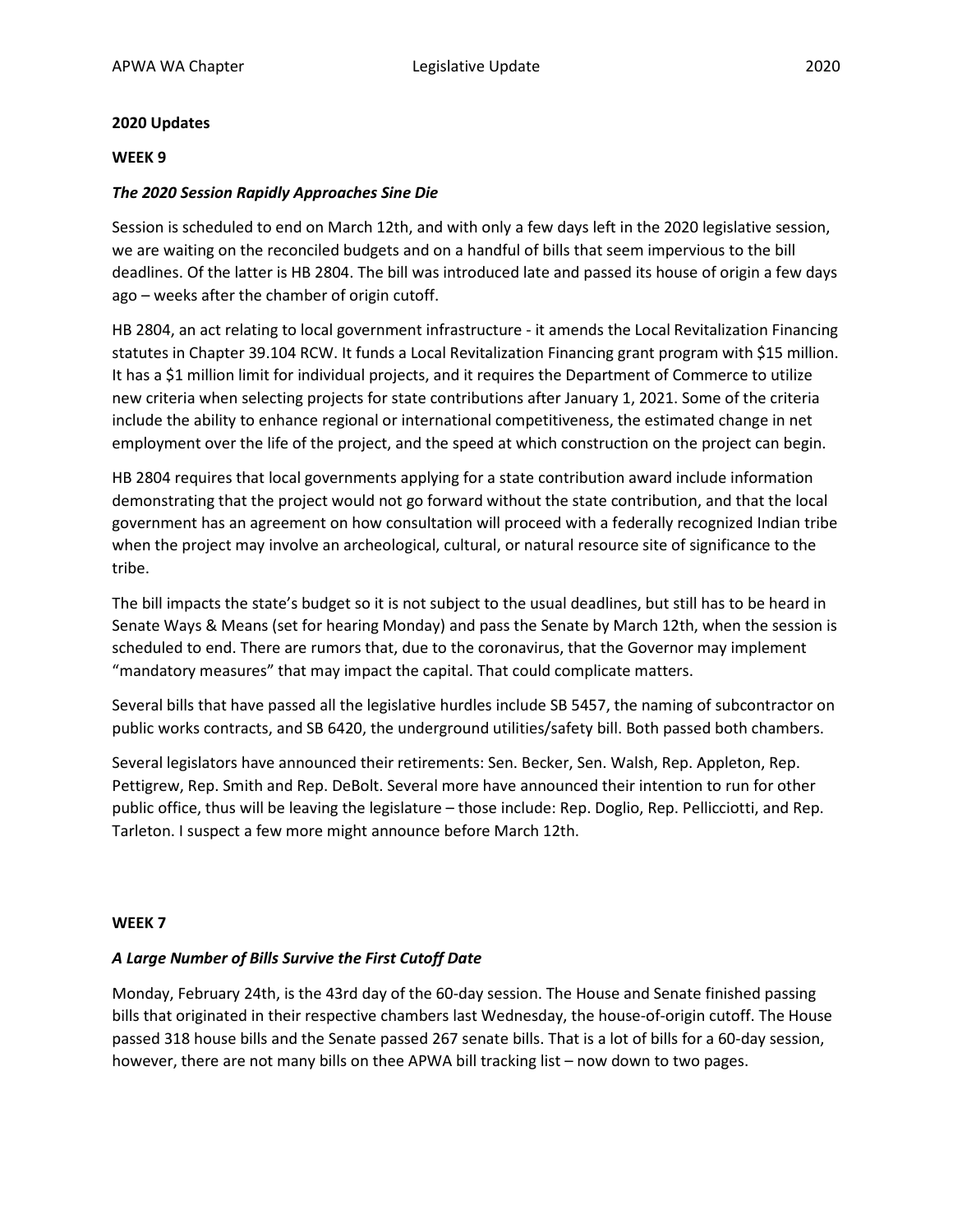The policy committees have until Friday, February 28th, to sort through all those bills. Those with fiscal impacts must also pass the fiscal committees by March 2nd - clearly, too many bills and not enough committee time. This limited time is made more so by the appearance of the budget bills, which take up about a day of fiscal committee time.

The state fiscal forecast was released on February 19th. Near GF-S revenue is forecasted to increase by \$606 million in the 2019-21 biennium and \$536 million in the 2021-23 biennium. The forecast materials can be found here: https://erfc.wa.gov/forecasts The first budget (Senate Capital Budget) was unveiled the following day.

The House and the Senate will release their operating and transportation budgets on Monday, February 24th, and the operating budgets will be heard at 3:30 pm that day. The Senate Transportation Committee will hear its proposed budget on Tuesday, while the Senate Transportation Committee will wait until Wednesday.

Sen. Hobbs announced that his transportation budget will not delay projects like the Governor did in response to I-976. The House is expected to delay some projects due to I-976 because, if upheld, it would create a \$480 million hole in the multimodal account which is used to fund transit and road projects.

The House and Senate are expected to pass their operating budgets from their respective chambers by Friday – leaving only two weeks before session ends. Not much time to negotiate.

# **WEEK 5**

# *The 2020 Session Reaches the First Cutoff Date*

Last Friday was the policy committee cutoff. The fiscal committees have until Tuesday – at which point the 2020 session will be half over, and bill tracking lists will be much smaller. Here are where the bills of most interest to APWA sit:

SB 5457, the naming of subcontractors bill, passed the Senate and is awaiting a hearing in the House Capital Budget Committee. The bill has been substantially amended and most of the concerns raised by the stakeholders have been addressed.

HB 2469, the small works roster bill, is sitting in the House Appropriations Committee. It had a hearing in the Appropriations Committee, and it is schedule for a committee vote on February 10.

SB 6420, pertaining to underground utilities, is waiting for a senate floor vote. HB 2850 and SB 6448, which pertain to archaeological and cultural sites, failed to pass from their policy committee of origin by the February 7th deadline.

Other bills that are subject to committee action this week include:

# **Finance (House) - HHR A, JLOB - 2/10 @ 8:00am**

- SHB 2804 Public Hearing Addressing local government infrastructure.
- SHB 2804 Exec Session Addressing local government infrastructure.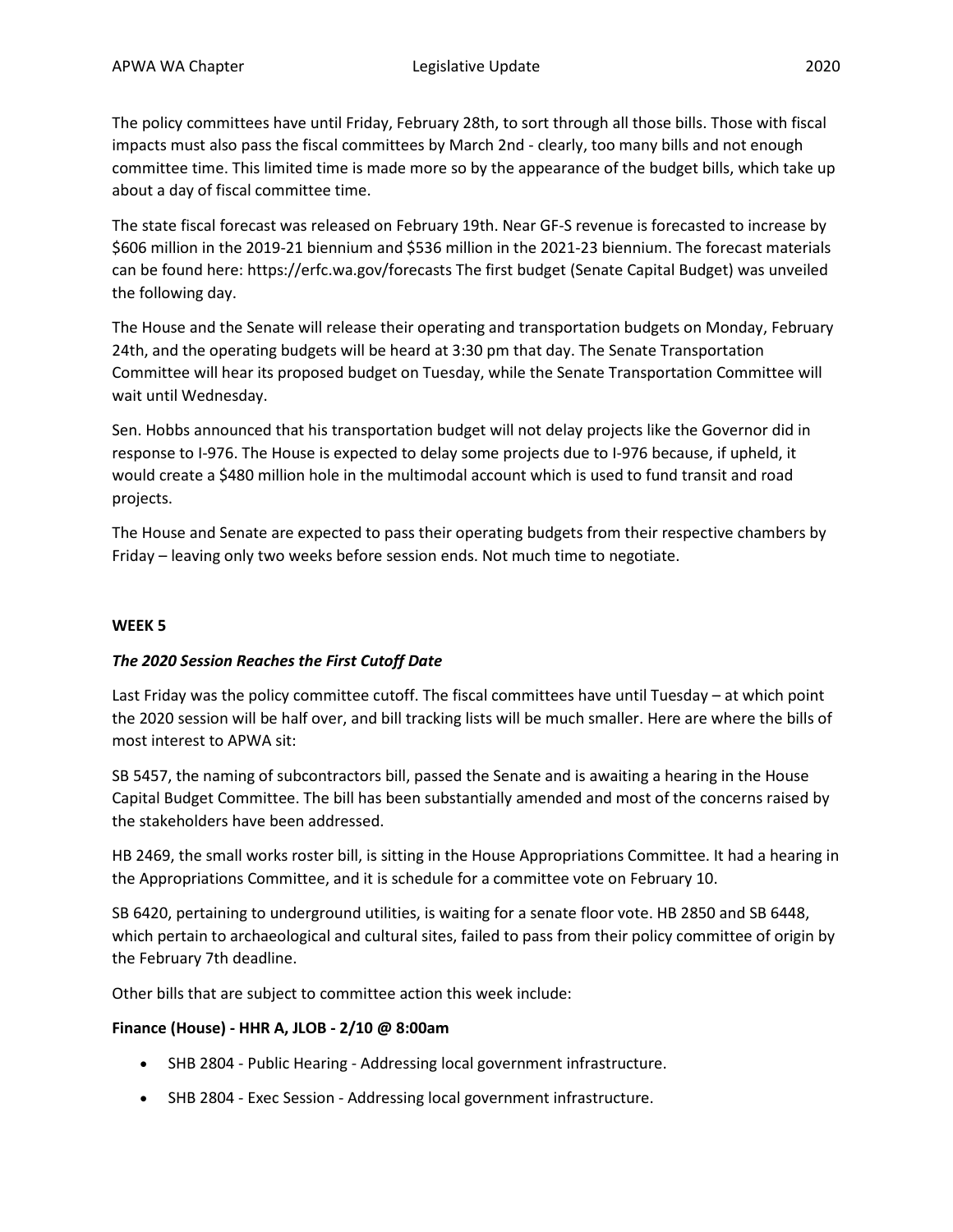# **Appropriations (House) - HHR A, JLOB - 2/10 @ 1:30pm**

• HB 2469 – Exec Session - Concerning small works roster.

## **Transportation (House) - HHR B, JLOB - 2/10 @ 1:30pm**

• HB 2676 - Public Hearing - Establishing minimum requirements for the testing of autonomous vehicles.

## **Transportation (Senate) - SHR 1, - 2/10 @ 1:30pm**

- SB 6466 Exec Session Concerning traffic control signals.
- SB 6652 Public Hearing Addressing local transportation revenue options.

## **WEEK 4**

## *Senator Hobbs Starts Discussion of Next Transportation Infrastructure Package*

This is the fourth week of the 2020 legislative session, and the first bill deadline (February 7th). The policy committees are holding hearings, but this week is predominately about voting bills out of committee and there are many more bills than time left to do so. On February 5th, the Senate Transportation Committee will hold a work session on Sen. Hobbs' newest version of "Forward Washington" - his transportation funding proposal that would pay for culvert replacement and many other transportation projects. His proposal comes in two flavors: version one is based on a carbon tax while version two is based on a "cap & invest" model. While no one believes a transportation funding package will occur this session, it keeps the momentum going for next session. In the House, Rep. Fey introduced a bill on Thursday that would increase the gas tax by 9.7 cents over ten years to pay for state culverts. That bill has not yet been scheduled for a hearing. However, the House State Government Committee will hear HB 2850, protection archaeological and cultural sites by state and local governments and all recipients of state funding. This bill is concerning to APWA members.

## **WEEK 3**

## *Committee Work Picks Up as We Enter Week 3*

As of January 27th, we are one quarter done with the 2020 legislative session. The committee hearing schedules are packed this week as the first bill cutoff looms in two weeks – February 7th. While bill introductions have slowed, the pace has increased as committees struggle to move through the record number of bills. We are all looking forward to February 7th.

Clearly housing/homelessness is the major issue of session, and there are numerous bills addressing climate change via the Growth Management Act. We still do not know if the Legislature will follow the Governor's lead on I-976 concerning the delay of projects. Some hope that savings that are normally carried forward may allow many of those projects to proceed. It seems likely the Legislature will address the Sound Transit MVET valuation schedule in response to I-976.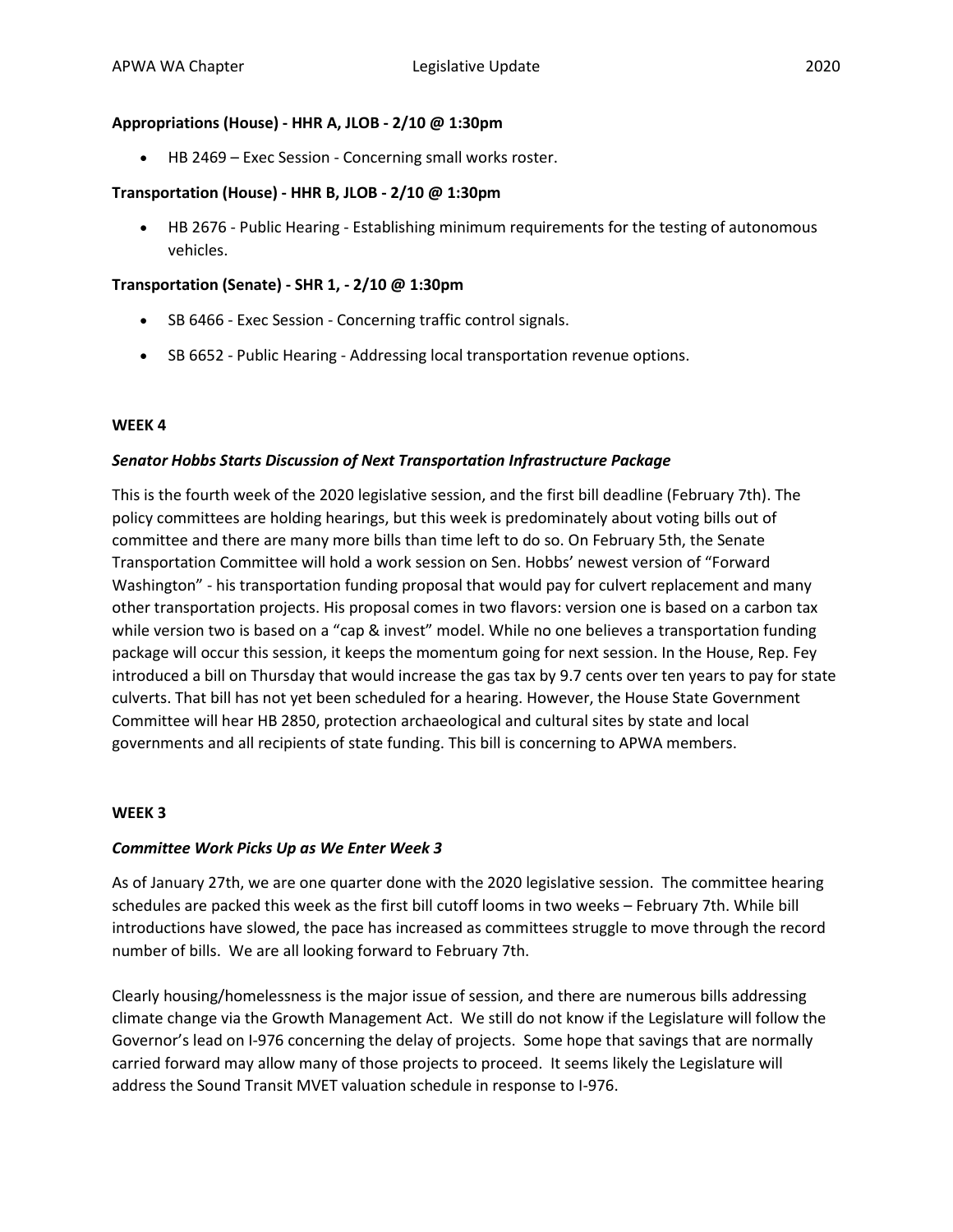Below are those hearings that are of interest to APWA members.

- **Transportation (Senate) - SHR 1, JACB - 1/27 @ 3:30pm** SB 6403 - Public Hearing - Concerning allowable uses for the multiuse roadway safety account.
- **Local Government (House) - HHR D, JLOB - 1/28 @ 10:00am** HB 2608 - Public Hearing - Addressing project review and approval under the state building code.
- **Transportation (Senate) - SHR 1, JACB - 1/28 @ 3:30pm** SB 6398 - Public Hearing - Expanding transportation policy goals. SB 6597 - Public Hearing - Concerning vehicle combinations that may be operated on public highways.
- **State Government, Tribal Relations & Elections (Senate) - SHR 2, JACB - 1/29 @ 8:00am** SB 6519 - Public Hearing - Requiring protection of archaeological and cultural sites by state agencies, local governments, and all recipients of state revenue.
- **Housing Stability & Affordability (Senate) - SHR 2, JACB - 1/29 @ 1:30pm** SB 6328 - Exec Session - Creating a local infrastructure investment program to support the development of affordable housing, workforce housing, and revitalization efforts.
- **Transportation (Senate) - SHR 1, JACB - 1/29 @ 3:30pm** SB 6466 - Public Hearing - Concerning traffic control signals.
- **Transportation (House) - HHR B, JLOB - 1/30 @ 3:30pm** HB 2501 - Public Hearing - Concerning allowable uses for the multiuse roadway safety account. HB 2684 - Public Hearing - Concerning traffic control signals.

# **WEEK 2**

# *Bill Introductions Slow as We Start Week 2*

Week two of the 2020 legislative session starts on MLK day. Bill introductions are starting to slow down, however, there have been a record amount of bills introduced when considering last session's bills combined with this year's total.

The first bill cutoff is February 7th and the policy committees have about two weeks to schedule bill hearings – not much time to accommodate the number of bills filed. Of those bills listed below for hearings, HB 2461 is the most ambitious – it would establish new metrics that the state's transportation projects must meet in order to be considered for funding. While not likely to pass, it starts the policy/values debate that will begin in earnest next session.

Below are those hearings that are of interest to APWA members.

• **Housing Stability & Affordability (Senate) - SHR 2, JACB - 1/20 @ 1:30pm** SB 6328 - Public Hearing - Creating a local infrastructure investment program to support the development of affordable housing, workforce housing, and revitalization efforts.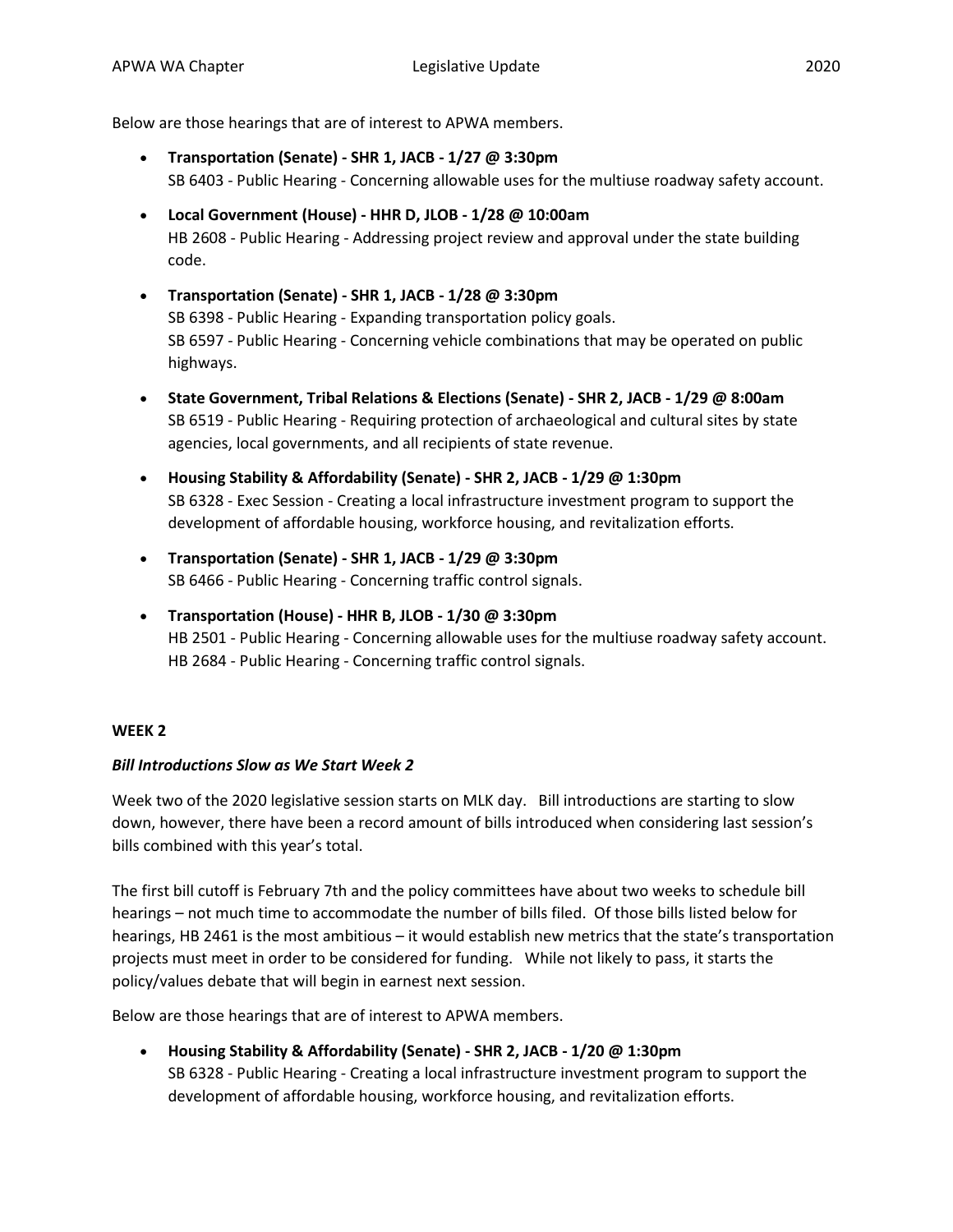- **Transportation (House) - HHR B, JLOB - 1/20 @ 3:30pm** HB 2186 - Public Hearing - Concerning debris escaping from vehicles on public highways.
- **Local Government (Senate) - SHR 3, JACB - 1/21 @ 8:00am** SB 6420 - Public Hearing - Concerning underground utilities and safety committee.
- **Innovation, Technology & Economic Development (House) - HHR C, JLOB - 1/21 @ 10:00am** HB 2469 - Public Hearing - Concerning small works rosters.
- **Transportation (House) - HHR B, JLOB - 1/22 @ 3:30pm** HB 2461 - Public Hearing - Including health in the state transportation system policy goals.
- **Housing, Community Development & Veterans (House) - HHR E, JLOB - 1/24 @ 10:00am** HB 1938 - Exec Session - Creating a local infrastructure investment program to support the development of affordable housing, workforce housing, and revitalization efforts.
- **Innovation, Technology & Economic Development (House) - HHR C, JLOB - 1/24 @ 10:00am** HB 2469 - Exec Session - Concerning small works rosters.

# **WEEK 1**

# *The 2020 Legislative Session is Underway*

Session started Monday, January 13th, and is scheduled to end March 12th. Unlike "long" 105-day sessions, when they seat a new Legislature and draft the biennial budgets, these follow-up short sessions are supposed to be less ambitious. The bill cutoff dates seem designed to keep most bills from passing leaving only time for priority matters. The draft cutoff dates are:

- February 7th Last day to pass bills from the house of origin policy committees
- February 11 Last day to pass bills from house of origin fiscal committees
- February 19th Last day to consider bills in house of origin
- February 28th Last day to pass bills in policy committees from opposite house.
- March 2nd Last day to pass bills from fiscal committees from opposite house
- March 6th Last day to consider bills from opposite house.
- March 12th End of regular session

While there is a few weeks at the front end to have hearings, this schedule leaves little time to pass policy bills from the opposite chamber (9 days for hearings and executive session). No time for most bills to survive.

During the first week, the House and Senate will hold hearings on the Governor's supplemental budget proposals that he unveiled in December. The supplemental transportation proposal contains the delay of numerous road and transit projects due to the passage of I-976. The Legislature will likely do little to